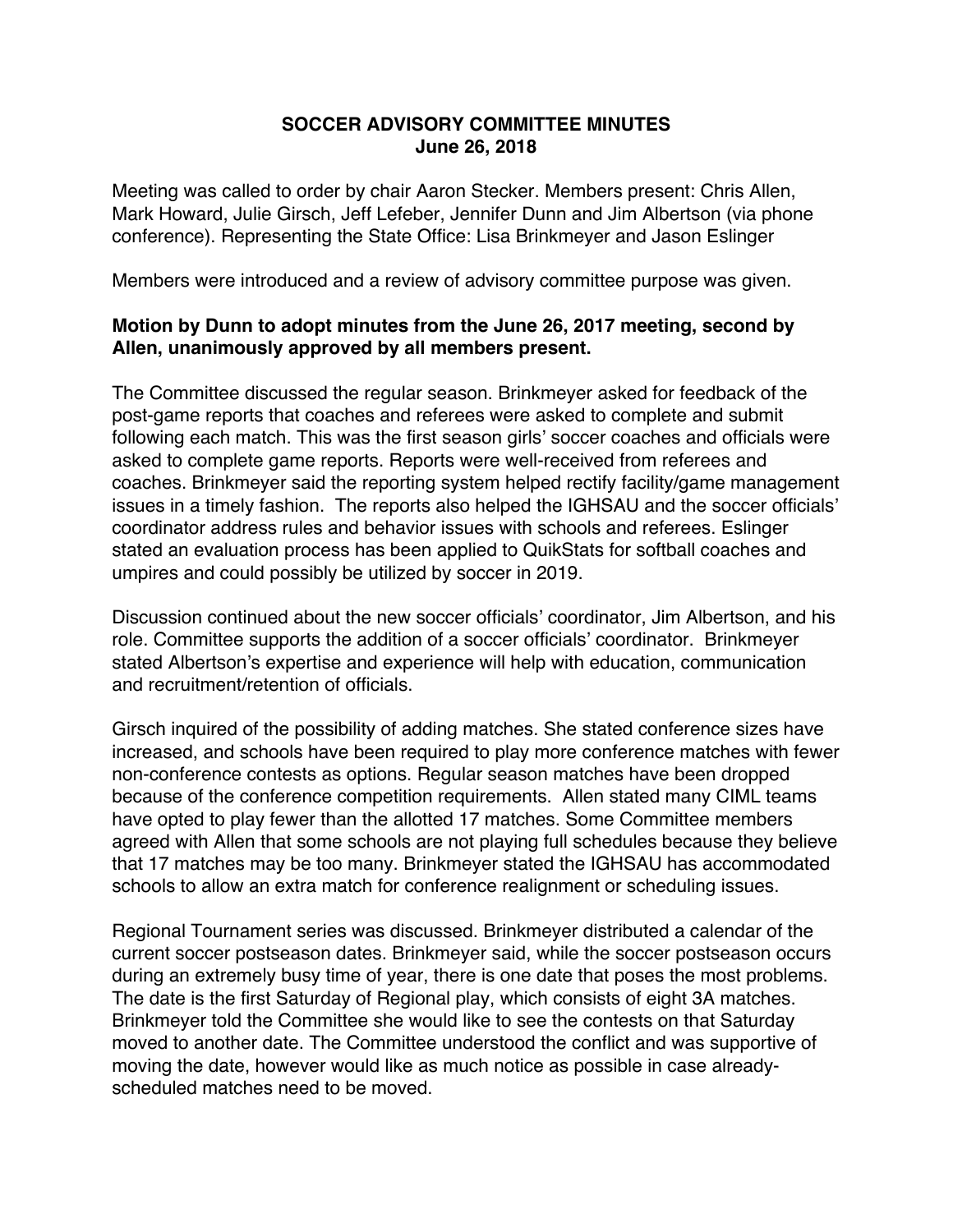Brinkmeyer shared information about the ad hoc committee that was formed to look at all sport seasons (ex: reduce overlap of the spring season). Discussion was held about the possibility of starting the season earlier and having a state tournament the same week as the boys with boys and girls playing alternate days. Committee unanimously supports having a co-ed State Tournament, however they would like the tournament to be held during Week 49, which is traditionally the week of the IGHSAU State Tournament. The Committee feels the soccer season is hampered by weather and shortening the season a week would compound the problem even more. The Committee asked if there was data available of the overlap of soccer participants and softball participants. Eslinger said that data can be pulled from QuikStats (not complete data because only varsity players are listed on QuikStats rosters). Brinkmeyer stated the IGHSAU has discussed surveying the schools to get this information for all sports. Brinkmeyer said she will speak with management about the Committee's request and concerns.

The Committee looked at starting Regional matches on Tuesday of Week 47 (instead of Thursday). The Committee looked at playing the Regional finals on the Wednesday of Week 48 instead of Monday of Week 49. This would give teams a week in between their Regional Final match and their first match at the State Tournament and it would eliminate the girls' regional matches from being played during the boys' state tournament. Several of the top referees work the boys' state soccer tournament and are not available to work the IGHSAU Regional matches during that same time. Under the proposed schedule, there would be five Regional dates rather than six. It was also suggested using some double-headers to maximize the number of top-notch referees. Tournament days under the proposed schedule would be: Tuesday, Thursday, Friday of Week 47, Tuesday and Wednesday of Week 48. The state tournament could be Thursday, Friday, Saturday OR Wednesday, Thursday, Friday OR Tuesday, Wednesday, Thursday, Friday of Week 49. Brinkmeyer said the proposed schedule would work well for utilizing more officials, avoiding "graduation Saturday" and would give teams more rest prior to the State Tournament.

State Soccer Tournament was discussed next. The Committee members present at the State Tournament had favorable comments to share. Brinkmeyer said there was positive feedback from coaches, fans and student-athletes during the State Tournament. She also said the time changes were well received from teams and fans. Brinkmeyer asked the Committee if they felt the start time should remain the same or if it should start earlier. The Committee felt starting earlier to beat the heat would be welcomed, however the 11:00 a.m. start time on Thursday and Friday is still better than a noon start time. Brinkmeyer said she would discuss the pros and cons of earlier start times with management.

Allen inquired about increasing the roster size of state tournament teams. He felt an increase would allow teams to include injured players not playing to be included on the